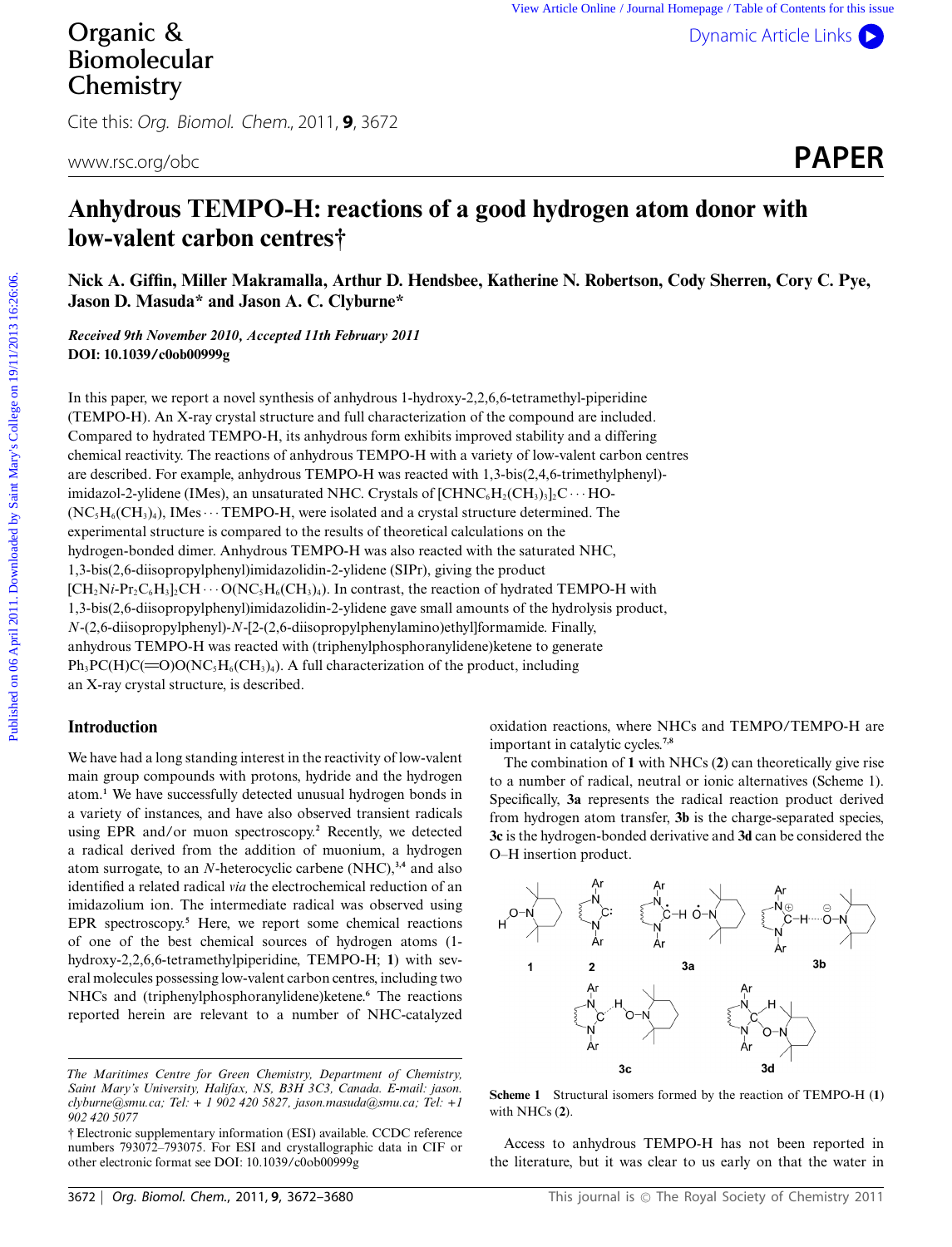TEMPO-H could result in unwanted side reactions (*vide infra*). Here, we report the preparation of anhydrous TEMPO-H, show that its reactivity does indeed differ from that of hydrated TEMPO-H and report its chemistry with some low-valent carbon centres.

# **Results and discussion**

We have been interested in the reaction of protic reagents with a variety of main group compounds for some time. In general, we have always observed the formation of diamagnetic materials, so we decided to explore the addition of a protic reagent, where addition of the proton could occur, but where there was also some possibility of hydrogen atom addition resulting in radical formation. We had considerable experience working with a variety of reactive main group compounds and began this investigation from the literature preparation of TEMPO-H, a sensitive solid isolated as a hydrate.

Noting the high reactivity of low-valent carbon compounds with water, we prepared anhydrous **1** using a new route, as shown in Scheme 2. The sodium salt of TEMPO was prepared and isolated according to the literature.**<sup>9</sup>** It was subsequently treated with triethylamine hydrochloride, producing **1** in approximately 54% yield.



**Scheme 2** Preparation of anhydrous TEMPO-H.

The full characterization matched the spectroscopic data found in the literature, with the exception of those data consistent with the presence of water in the material. The crystal structure of anhydrous TEMPO-H was determined and is shown in Fig. 1. Selected bond lengths and angles for the structures presented in this work are listed in Table 1.



**Fig. 1** Crystal structure (50% probability ellipsoids) of the anhydrous TEMPO-H (1) trimer, showing the  $[N \cdots H-O]$  and  $[O \cdots H-O]$  hydrogen bonds.

Anhydrous TEMPO-H crystallizes in the trigonal space group  $R\overline{3}$ , with three unique molecules in the asymmetric unit. The three discrete molecules are held together as a single, closed cyclic unit

by the three hydrogen bonds (Table 2). There are two  $O-H \cdots O$ type hydrogen bonds and one relatively weaker  $O-H \cdots N$  type bond holding the trimer together.

The crystal structure of the related, hydrated TEMPO-H was reported by Mader *et al.* in 2007.**<sup>10</sup>** This structure also has three molecules (and one molecule of water) in the asymmetric unit and is held together in a hydrogen-bonded network (shown in Fig. 2), but it crystallizes in the lower symmetry, triclinic space group  $P\overline{1}$ . The hydrogen bonds in the crystal structure of hydrated TEMPO-H (listed in Table 2) involve not only the donor H(O) protons of the TEMPO-H itself but also those of the solvated water molecules. Although the authors describe the hydrogen bonds as forming a chain, the hydrogen bonded unit formed is actually a closed structure involving a total of six TEMPO-H molecules (two of each unique type) and two water molecules. The hydrogen bonding of hydrated TEMPO-H is shown in Fig. 2; the diagram was generated using data deposited in the Cambridge Structural Database.**<sup>11</sup>** The two very different hydrogen bonding motifs in TEMPO-H and hydrated TEMPO-H must arise from the involvement of the water molecule in the hydrogen bonding pattern of the latter and result in the two compounds crystallizing in very different crystal systems and space groups. TEMPO-H could result in tawanted side reactions (*view ships*). by the chris hydrogen bonds (Toke) 2. There are the experimention of antisymention in MARVO-H, show to pre-buting the time viewed by Material of the most col



**Fig. 2** TEMPOH $\frac{1}{3}$ H<sub>2</sub>O crystal structure showing the [N  $\cdots$  H–O] and  $[O \cdots H-O]$  hydrogen bonding arrangement. The diagram was generated using data deposited in the Cambridge Structural Database**<sup>11</sup>** and the Mercury program for visualization.**<sup>12</sup>**

The N–O bond length in anhydrous TEMPO-H (this work) averages  $1.459(2)$  Å, similar to the average value reported in hydrated TEMPO-H (1.456(6) Å) by Mader *et al*.<sup>10</sup> These authors noted that this is substantially longer than the N–O distance observed in TEMPO<sup>13</sup> (1.284(8)  $\AA$ ) because the N–O bond in the radical has partial  $\pi$  character.

Finally, from a synthetic point of view, anhydrous TEMPO-H is much more stable than hydrated TEMPO-H, and does not as readily decompose to TEMPO during work-up and purification by sublimation. Anhydrous TEMPO-H is prepared under an inert atmosphere, where it can be kept indefinitely in the absence of water; storing it at low temperature (-35 *◦*C) impedes its loss by sublimation. In addition, anhydrous TEMPO-H is highly reactive. In all of the reactions performed for this study, all the products were diamagnetic species, as indicated by their sharp  $H$  and  $H^3C$ NMR resonances. The spectroscopic data indicates that structures of the type **3a** were not formed.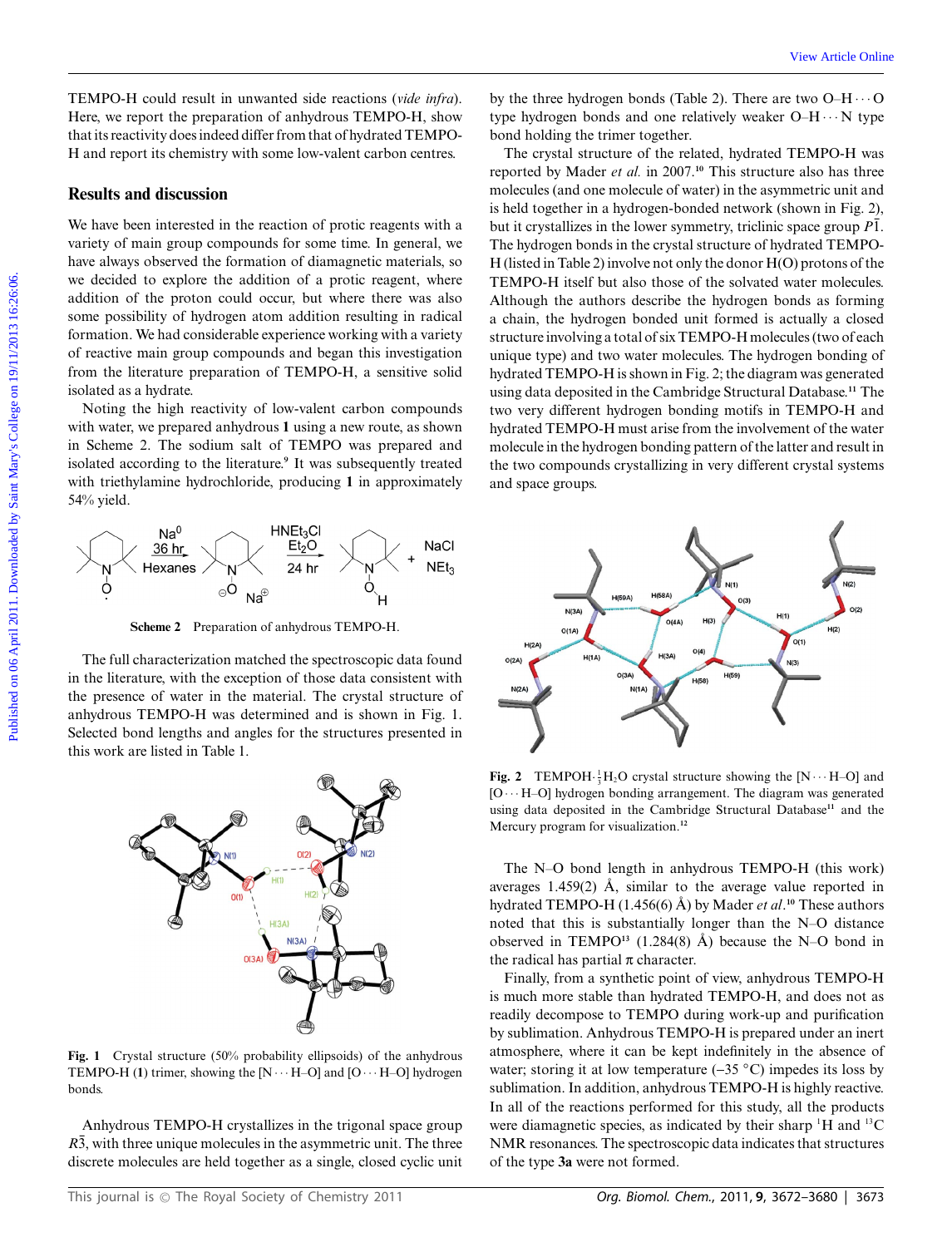| Anhydrous TEMPO-H                                                                                                                                                                                                                                                                                                                                                                                                                           | 1.4884(19)<br>1.534(2)<br>1.536(2)<br>1.542(2)<br>1.520(2)<br>1.520(2)<br>1.535(2)<br>1.4932(19)<br>1.529(2)<br>1.541(2)<br>1.4503(16)<br>0.89(2)<br>106.14(12)<br>106.37(12) | IMes · · · TEMPO-H<br>$N(1) - C(1)$<br>$N(1) - C(2)$<br>$N(1) - C(4)$<br>$N(2) - C(1)$<br>$N(2) - C(3)$<br>$N(2) - C(13)$<br>$N(3)-O(1)$<br>$N(3)-C(26)$<br>$N(3)-C(22)$<br>$O(1) - H(1)$<br>$C(2) - C(3)$<br>$C(22)-C(23)$<br>$C(23)-C(24)$<br>$C(24)-C(25)$<br>$C(25)-C(26)$<br>$C(1) - N(1) - C(2)$<br>$C(1) - N(1) - C(4)$ | 1.3629(17)<br>1.3905(18)<br>1.4446(16)<br>1.3648(16)<br>1.3913(18)<br>1.4422(17)<br>1.4448(14)<br>1.4895(17)<br>1.4898(17)<br>0.96(2)<br>1.340(2)<br>1.532(2)<br>1.523(2)<br>1.523(2)<br>1.524(2)<br>112.64(11) | $[CH_2Ni-Pr_2C_6H_3]$ , CH $\cdots$<br>$OC_6H_2CH_3(C(CH_3)_3)_2$<br>$N(1) - C(1)$<br>$N(1) - C(2)$<br>$N(1) - C(4A)$<br>$N(1) - C(4B)$<br>$N(2) - C(1)$<br>$N(2) - C(3)$<br>$N(2) - C(16)$<br>$C(1) - H(1)$<br>$C(2) - C(3)$<br>$O(1) - C(28)$<br>$C(28)-C(29)$<br>$C(28)-C(33)$<br>$C(29)-C(30)$<br>$C(30)-C(31)$<br>$C(31) - C(32)$<br>$C(32) - C(33)$<br>$C(1) - N(1) - C(2)$ | 1.309(3)<br>1.478(3)<br>1.478(9)<br>1.399(9)<br>1.321(3)<br>1.477(3)<br>1.466(3)<br>1.00(3)<br>1.303(3)<br>1.519(4)<br>1.437(4)<br>1.435(4)<br>1.384(4)<br>1.394(4)<br>1.377(4)<br>1.395(4) | $Ph_3PC(H)C(=O)ON(C_5H_6(CH_3)_4)$<br>$P(1) - C(1)$<br>$P(1) - C(7)$<br>$P(1) - C(13)$<br>$P(1) - C(19)$<br>$C(19) - H(19)$<br>$C(19) - C(20)$<br>$O(1) - C(20)$<br>$O(2) - C(20)$<br>$N(1) - O(1)$<br>$N(1) - C(21)$<br>$N(1) - C(25)$<br>$C(21) - C(22)$<br>$C(22) - C(23)$<br>$C(23)-C(24)$<br>$C(24) - C(25)$ | 0.966(18)<br>1.531(2)<br>1.519(2)<br>1.521(2)<br>1.541(2)                                                                                |
|---------------------------------------------------------------------------------------------------------------------------------------------------------------------------------------------------------------------------------------------------------------------------------------------------------------------------------------------------------------------------------------------------------------------------------------------|-------------------------------------------------------------------------------------------------------------------------------------------------------------------------------|--------------------------------------------------------------------------------------------------------------------------------------------------------------------------------------------------------------------------------------------------------------------------------------------------------------------------------|-----------------------------------------------------------------------------------------------------------------------------------------------------------------------------------------------------------------|-----------------------------------------------------------------------------------------------------------------------------------------------------------------------------------------------------------------------------------------------------------------------------------------------------------------------------------------------------------------------------------|---------------------------------------------------------------------------------------------------------------------------------------------------------------------------------------------|-------------------------------------------------------------------------------------------------------------------------------------------------------------------------------------------------------------------------------------------------------------------------------------------------------------------|------------------------------------------------------------------------------------------------------------------------------------------|
| (for one of the three<br>molecules in the unit cell)                                                                                                                                                                                                                                                                                                                                                                                        |                                                                                                                                                                               |                                                                                                                                                                                                                                                                                                                                |                                                                                                                                                                                                                 |                                                                                                                                                                                                                                                                                                                                                                                   |                                                                                                                                                                                             |                                                                                                                                                                                                                                                                                                                   | 1.8065(15)<br>1.8085(14)<br>1.8086(15)<br>1.7075(14)<br>1.4046(19)<br>1.3944(16)<br>1.2315(17)<br>1.4562(15)<br>1.4950(19)<br>1.4955(19) |
| $C(1) - N(1)$<br>$C(1) - C(7)$<br>$C(1) - C(2)$<br>$C(1) - C(6)$<br>$C(2) - C(3)$<br>$C(3)-C(4)$<br>$C(4) - C(5)$<br>$C(5)-N(1)$<br>$C(5)-C(9)$<br>$C(5)-C(8)$<br>$N(1)-O(1)$<br>$O(1) - H(1)$<br>$N(1) - C(1) - C(7)$<br>$N(1) - C(1) - C(2)$<br>$C(7)-C(1)-C(2)$<br>$N(1) - C(1) - C(6)$<br>$C(7)-C(1)-C(6)$<br>$C(2)-C(1)-C(6)$<br>$C(3)-C(2)-C(1)$<br>$C(2)-C(3)-C(4)$<br>$C(3)-C(4)-C(5)$<br>$N(1)$ –C(5)–C(9)<br>$N(1) - C(5) - C(4)$ |                                                                                                                                                                               |                                                                                                                                                                                                                                                                                                                                |                                                                                                                                                                                                                 |                                                                                                                                                                                                                                                                                                                                                                                   |                                                                                                                                                                                             |                                                                                                                                                                                                                                                                                                                   |                                                                                                                                          |
|                                                                                                                                                                                                                                                                                                                                                                                                                                             |                                                                                                                                                                               |                                                                                                                                                                                                                                                                                                                                |                                                                                                                                                                                                                 |                                                                                                                                                                                                                                                                                                                                                                                   |                                                                                                                                                                                             |                                                                                                                                                                                                                                                                                                                   |                                                                                                                                          |
|                                                                                                                                                                                                                                                                                                                                                                                                                                             |                                                                                                                                                                               |                                                                                                                                                                                                                                                                                                                                |                                                                                                                                                                                                                 |                                                                                                                                                                                                                                                                                                                                                                                   |                                                                                                                                                                                             |                                                                                                                                                                                                                                                                                                                   |                                                                                                                                          |
|                                                                                                                                                                                                                                                                                                                                                                                                                                             |                                                                                                                                                                               |                                                                                                                                                                                                                                                                                                                                |                                                                                                                                                                                                                 |                                                                                                                                                                                                                                                                                                                                                                                   |                                                                                                                                                                                             |                                                                                                                                                                                                                                                                                                                   |                                                                                                                                          |
|                                                                                                                                                                                                                                                                                                                                                                                                                                             |                                                                                                                                                                               |                                                                                                                                                                                                                                                                                                                                |                                                                                                                                                                                                                 |                                                                                                                                                                                                                                                                                                                                                                                   |                                                                                                                                                                                             |                                                                                                                                                                                                                                                                                                                   |                                                                                                                                          |
|                                                                                                                                                                                                                                                                                                                                                                                                                                             |                                                                                                                                                                               |                                                                                                                                                                                                                                                                                                                                |                                                                                                                                                                                                                 |                                                                                                                                                                                                                                                                                                                                                                                   |                                                                                                                                                                                             |                                                                                                                                                                                                                                                                                                                   |                                                                                                                                          |
|                                                                                                                                                                                                                                                                                                                                                                                                                                             |                                                                                                                                                                               |                                                                                                                                                                                                                                                                                                                                |                                                                                                                                                                                                                 |                                                                                                                                                                                                                                                                                                                                                                                   |                                                                                                                                                                                             |                                                                                                                                                                                                                                                                                                                   |                                                                                                                                          |
|                                                                                                                                                                                                                                                                                                                                                                                                                                             |                                                                                                                                                                               |                                                                                                                                                                                                                                                                                                                                |                                                                                                                                                                                                                 |                                                                                                                                                                                                                                                                                                                                                                                   |                                                                                                                                                                                             |                                                                                                                                                                                                                                                                                                                   |                                                                                                                                          |
|                                                                                                                                                                                                                                                                                                                                                                                                                                             |                                                                                                                                                                               |                                                                                                                                                                                                                                                                                                                                |                                                                                                                                                                                                                 |                                                                                                                                                                                                                                                                                                                                                                                   |                                                                                                                                                                                             |                                                                                                                                                                                                                                                                                                                   |                                                                                                                                          |
|                                                                                                                                                                                                                                                                                                                                                                                                                                             |                                                                                                                                                                               |                                                                                                                                                                                                                                                                                                                                |                                                                                                                                                                                                                 |                                                                                                                                                                                                                                                                                                                                                                                   |                                                                                                                                                                                             |                                                                                                                                                                                                                                                                                                                   |                                                                                                                                          |
|                                                                                                                                                                                                                                                                                                                                                                                                                                             |                                                                                                                                                                               |                                                                                                                                                                                                                                                                                                                                |                                                                                                                                                                                                                 |                                                                                                                                                                                                                                                                                                                                                                                   |                                                                                                                                                                                             |                                                                                                                                                                                                                                                                                                                   |                                                                                                                                          |
|                                                                                                                                                                                                                                                                                                                                                                                                                                             |                                                                                                                                                                               |                                                                                                                                                                                                                                                                                                                                |                                                                                                                                                                                                                 |                                                                                                                                                                                                                                                                                                                                                                                   |                                                                                                                                                                                             |                                                                                                                                                                                                                                                                                                                   |                                                                                                                                          |
|                                                                                                                                                                                                                                                                                                                                                                                                                                             |                                                                                                                                                                               |                                                                                                                                                                                                                                                                                                                                |                                                                                                                                                                                                                 |                                                                                                                                                                                                                                                                                                                                                                                   |                                                                                                                                                                                             |                                                                                                                                                                                                                                                                                                                   |                                                                                                                                          |
|                                                                                                                                                                                                                                                                                                                                                                                                                                             |                                                                                                                                                                               |                                                                                                                                                                                                                                                                                                                                |                                                                                                                                                                                                                 |                                                                                                                                                                                                                                                                                                                                                                                   |                                                                                                                                                                                             |                                                                                                                                                                                                                                                                                                                   |                                                                                                                                          |
|                                                                                                                                                                                                                                                                                                                                                                                                                                             |                                                                                                                                                                               |                                                                                                                                                                                                                                                                                                                                |                                                                                                                                                                                                                 |                                                                                                                                                                                                                                                                                                                                                                                   |                                                                                                                                                                                             |                                                                                                                                                                                                                                                                                                                   |                                                                                                                                          |
|                                                                                                                                                                                                                                                                                                                                                                                                                                             |                                                                                                                                                                               |                                                                                                                                                                                                                                                                                                                                |                                                                                                                                                                                                                 |                                                                                                                                                                                                                                                                                                                                                                                   |                                                                                                                                                                                             |                                                                                                                                                                                                                                                                                                                   |                                                                                                                                          |
|                                                                                                                                                                                                                                                                                                                                                                                                                                             |                                                                                                                                                                               |                                                                                                                                                                                                                                                                                                                                |                                                                                                                                                                                                                 |                                                                                                                                                                                                                                                                                                                                                                                   |                                                                                                                                                                                             |                                                                                                                                                                                                                                                                                                                   |                                                                                                                                          |
|                                                                                                                                                                                                                                                                                                                                                                                                                                             |                                                                                                                                                                               |                                                                                                                                                                                                                                                                                                                                |                                                                                                                                                                                                                 |                                                                                                                                                                                                                                                                                                                                                                                   |                                                                                                                                                                                             | $C(1) - P(1) - C(7)$                                                                                                                                                                                                                                                                                              | 106.02(6)                                                                                                                                |
|                                                                                                                                                                                                                                                                                                                                                                                                                                             |                                                                                                                                                                               |                                                                                                                                                                                                                                                                                                                                | 122.89(11)                                                                                                                                                                                                      | $C(1) - N(1) - C(4A)$                                                                                                                                                                                                                                                                                                                                                             | 111.1(2)<br>129.2(12)                                                                                                                                                                       | $C(1) - P(1) - C(13)$                                                                                                                                                                                                                                                                                             | 105.79(7)                                                                                                                                |
|                                                                                                                                                                                                                                                                                                                                                                                                                                             | 109.04(13)                                                                                                                                                                    | $C(2) - N(1) - C(4)$                                                                                                                                                                                                                                                                                                           | 124.27(11)                                                                                                                                                                                                      | $C(1) - N(1) - C(4B)$                                                                                                                                                                                                                                                                                                                                                             | 126.9(12)                                                                                                                                                                                   | $C(7)-P(1)-C(13)$                                                                                                                                                                                                                                                                                                 | 105.83(7)                                                                                                                                |
|                                                                                                                                                                                                                                                                                                                                                                                                                                             | 115.89(13)                                                                                                                                                                    | $C(1) - N(2) - C(3)$                                                                                                                                                                                                                                                                                                           | 112.43(11)                                                                                                                                                                                                      | $C(2)-N(1)-C(4A)$                                                                                                                                                                                                                                                                                                                                                                 | 119.6(12)                                                                                                                                                                                   | $C(19) - P(1) - C(1)$                                                                                                                                                                                                                                                                                             | 117.21(7)                                                                                                                                |
|                                                                                                                                                                                                                                                                                                                                                                                                                                             | 108.06(13)                                                                                                                                                                    | $C(1)-N(2)-C(13)$                                                                                                                                                                                                                                                                                                              | 123.10(11)                                                                                                                                                                                                      | $C(2) - N(1) - C(4B)$                                                                                                                                                                                                                                                                                                                                                             | 122.0(12)                                                                                                                                                                                   | $C(19) - P(1) - C(7)$                                                                                                                                                                                                                                                                                             | 108.03(7)                                                                                                                                |
|                                                                                                                                                                                                                                                                                                                                                                                                                                             | 111.08(13)                                                                                                                                                                    | $C(3)-N(2)-C(13)$                                                                                                                                                                                                                                                                                                              | 124.31(11)                                                                                                                                                                                                      | $C(1)-N(2)-C(3)$                                                                                                                                                                                                                                                                                                                                                                  | 109.9(2)                                                                                                                                                                                    | $C(19) - P(1) - C(13)$                                                                                                                                                                                                                                                                                            | 113.19(7)                                                                                                                                |
|                                                                                                                                                                                                                                                                                                                                                                                                                                             | 112.98(13)                                                                                                                                                                    | $O(1) - N(3) - C(26)$                                                                                                                                                                                                                                                                                                          | 107.30(10)                                                                                                                                                                                                      | $C(1)-N(2)-C(16)$                                                                                                                                                                                                                                                                                                                                                                 | 126.2(2)                                                                                                                                                                                    | $P(1) - C(19) - H(19)$                                                                                                                                                                                                                                                                                            | 119.5(10)                                                                                                                                |
|                                                                                                                                                                                                                                                                                                                                                                                                                                             | 109.08(13)                                                                                                                                                                    | $O(1) - N(3) - C(22)$                                                                                                                                                                                                                                                                                                          | 107.30(10)                                                                                                                                                                                                      | $C(3)-N(2)-C(16)$                                                                                                                                                                                                                                                                                                                                                                 | 120.7(2)                                                                                                                                                                                    | $C(20)-C(19)-P(1)$                                                                                                                                                                                                                                                                                                | 116.19(11)                                                                                                                               |
|                                                                                                                                                                                                                                                                                                                                                                                                                                             | 113.53(13)                                                                                                                                                                    | $C(26)-N(3)-C(22)$                                                                                                                                                                                                                                                                                                             | 118.62(10)                                                                                                                                                                                                      | $N(1) - C(1) - N(2)$                                                                                                                                                                                                                                                                                                                                                              | 112.1(2)                                                                                                                                                                                    | $C(20)-C(19)-H(19)$                                                                                                                                                                                                                                                                                               | 123.8(11)                                                                                                                                |
|                                                                                                                                                                                                                                                                                                                                                                                                                                             | 106.39(12)                                                                                                                                                                    | $N(3)-O(1)-H(1)$                                                                                                                                                                                                                                                                                                               |                                                                                                                                                                                                                 | $N(1) - C(1) - H(1)$                                                                                                                                                                                                                                                                                                                                                              | 121.3(15)                                                                                                                                                                                   |                                                                                                                                                                                                                                                                                                                   | 120.89(13)                                                                                                                               |
|                                                                                                                                                                                                                                                                                                                                                                                                                                             | 106.12(12)                                                                                                                                                                    | $N(1) - C(1) - N(2)$                                                                                                                                                                                                                                                                                                           | 103.3(12)<br>102.23(11)                                                                                                                                                                                         | $N(2) - C(1) - H(1)$                                                                                                                                                                                                                                                                                                                                                              | 126.6(15)                                                                                                                                                                                   | $O(1)$ -C(20)-C(19)<br>$O(2) - C(20) - C(19)$                                                                                                                                                                                                                                                                     | 126.32(13)                                                                                                                               |
|                                                                                                                                                                                                                                                                                                                                                                                                                                             |                                                                                                                                                                               |                                                                                                                                                                                                                                                                                                                                |                                                                                                                                                                                                                 |                                                                                                                                                                                                                                                                                                                                                                                   |                                                                                                                                                                                             |                                                                                                                                                                                                                                                                                                                   |                                                                                                                                          |
| $C(9)-C(5)-C(4)$                                                                                                                                                                                                                                                                                                                                                                                                                            | 108.83(13)                                                                                                                                                                    | $C(3)-C(2)-N(1)$                                                                                                                                                                                                                                                                                                               | 106.27(12)                                                                                                                                                                                                      | $N(1)-C(2)-C(3)$                                                                                                                                                                                                                                                                                                                                                                  | 101.9(2)                                                                                                                                                                                    | $O(2)$ –C $(20)$ –O $(1)$                                                                                                                                                                                                                                                                                         | 112.77(11)                                                                                                                               |
| $N(1)-C(5)-C(8)$                                                                                                                                                                                                                                                                                                                                                                                                                            | 116.02(13)                                                                                                                                                                    | $C(2) - C(3) - N(2)$                                                                                                                                                                                                                                                                                                           | 106.43(12)                                                                                                                                                                                                      | $N(2) - C(3) - C(2)$                                                                                                                                                                                                                                                                                                                                                              | 103.0(2)                                                                                                                                                                                    | $C(20)-O(1)-N(1)$                                                                                                                                                                                                                                                                                                 | 115.58(9)                                                                                                                                |
| $C(9)-C(5)-C(8)$                                                                                                                                                                                                                                                                                                                                                                                                                            | 108.30(13)                                                                                                                                                                    | $N(3)-C(22)-C(23)$                                                                                                                                                                                                                                                                                                             | 107.26(11)                                                                                                                                                                                                      | $O(1) - C(28) - C(29)$                                                                                                                                                                                                                                                                                                                                                            | 121.6(2)                                                                                                                                                                                    | $O(1) - N(1) - C(21)$                                                                                                                                                                                                                                                                                             | 106.17(10)                                                                                                                               |
| $C(4)-C(5)-C(8)$                                                                                                                                                                                                                                                                                                                                                                                                                            | 110.92(13)                                                                                                                                                                    | $C(24)-C(23)-C(22)$                                                                                                                                                                                                                                                                                                            | 112.89(13)                                                                                                                                                                                                      | $O(1) - C(28) - C(33)$                                                                                                                                                                                                                                                                                                                                                            | 121.4(3)                                                                                                                                                                                    | $O(1) - N(1) - C(25)$                                                                                                                                                                                                                                                                                             | 106.65(10)                                                                                                                               |
| $O(1)-N(1)-C(1)$                                                                                                                                                                                                                                                                                                                                                                                                                            | 107.44(11)                                                                                                                                                                    | $C(23)-C(24)-C(25)$                                                                                                                                                                                                                                                                                                            | 109.04(12)                                                                                                                                                                                                      | $C(29)-C(28)-C(33)$                                                                                                                                                                                                                                                                                                                                                               | 116.9(2)                                                                                                                                                                                    | $C(21)-N(1)-C(25)$                                                                                                                                                                                                                                                                                                | 119.32(11)                                                                                                                               |
| $O(1) - N(1) - C(5)$                                                                                                                                                                                                                                                                                                                                                                                                                        | 106.68(11)                                                                                                                                                                    | $C(24)-C(25)-C(26)$                                                                                                                                                                                                                                                                                                            | 113.17(12)                                                                                                                                                                                                      | $C(28)-C(29)-C(30)$                                                                                                                                                                                                                                                                                                                                                               | 119.8(2)                                                                                                                                                                                    | $N(1) - C(21) - C(22)$                                                                                                                                                                                                                                                                                            | 106.53(12)                                                                                                                               |
| $C(1) - N(1) - C(5)$                                                                                                                                                                                                                                                                                                                                                                                                                        | 119.71(12)                                                                                                                                                                    | $N(3)-C(26)-C(25)$                                                                                                                                                                                                                                                                                                             | 107.39(11)                                                                                                                                                                                                      | $C(29)-C(30)-C(31)$                                                                                                                                                                                                                                                                                                                                                               | 123.2(3)                                                                                                                                                                                    | $C(23)-C(22)-C(21)$                                                                                                                                                                                                                                                                                               | 112.78(13)                                                                                                                               |
| $N(1)-O(1)-H(1)$                                                                                                                                                                                                                                                                                                                                                                                                                            |                                                                                                                                                                               |                                                                                                                                                                                                                                                                                                                                |                                                                                                                                                                                                                 | $C(30)-C(31)-C(32)$                                                                                                                                                                                                                                                                                                                                                               | 116.8(3)                                                                                                                                                                                    | $C(22) - C(23) - C(24)$                                                                                                                                                                                                                                                                                           | 109.16(13)                                                                                                                               |
|                                                                                                                                                                                                                                                                                                                                                                                                                                             | 105.8(12)                                                                                                                                                                     |                                                                                                                                                                                                                                                                                                                                |                                                                                                                                                                                                                 | $C(31) - C(32) - C(33)$                                                                                                                                                                                                                                                                                                                                                           | 123.7(3)                                                                                                                                                                                    | $C(23) - C(24) - C(25)$                                                                                                                                                                                                                                                                                           | 113.24(13)<br>106.41(12)                                                                                                                 |

Table 1 Selected structural data (bond lengths [Å] and angles [<sup>*°*</sup>]) for the reported compounds

**Table 2** Hydrogen bond distances and angles in anhydrous and hydrated TEMPO-H

|                                | $D-H \cdots A$     | $d(D-H)/A$ | $d_{\text{H}\cdots\text{A}}/\text{Å}$ | $d_{\text{D} \cdots A}/\text{\AA}$ | $(DHA)$ $(°)$ | Symmetry of acceptor |
|--------------------------------|--------------------|------------|---------------------------------------|------------------------------------|---------------|----------------------|
| <b>TEMPOH</b>                  | $O1-H1\cdots O2$   | 0.89(2)    | 1.89(2)                               | 2.7172(16)                         | 152.1(17)     | x, y, z              |
|                                | $O2-H2\cdots N3$   | 0.89(2)    | 2.50(2)                               | 3.2953(17)                         | 149.0(18)     | $x, y + 1, z$        |
|                                | $O3-H3\cdots O1$   | 0.94(2)    | 1.83(2)                               | 2.7562(16)                         | 169.2(19)     | $x, y-1, z$          |
| TEMPOH $\cdot \frac{1}{3}H_2O$ | $O2-H2\cdots O1$   | 0.89(2)    | 1.94(2)                               | 2.830(2)                           | 175(2)        | x, y, z              |
| CCDC Refcode <sup>11</sup>     | $O1-H1\cdots O3$   | 0.88(2)    | 2.00(2)                               | 2.882(2)                           | 173(2)        | x, y, z              |
| <b>UDENOH</b>                  | $O3-H3\cdots O4$   | 0.83(3)    | 1.86(2)                               | 2.685(2)                           | 158(3)        | x, y, z              |
|                                | $O4-H58\cdots N1$  | 0.99(3)    | 1.922                                 | 2.885                              | 164.2         | $-x, 1-y, 1-z$       |
|                                | $O4-H59 \cdots N3$ | 0.94(3)    | 2.079                                 | 2.970                              | 158.2         | x, y, z              |

The differing reactivity of hydrated TEMPO-H *vs.* its anhydrous form is clearly illustrated by their respective reactions with the saturated NHC, 1,3-bis(2,6-diisopropylphenyl)imidazolidin-2-ylidene (SiPr) (Scheme 3). In our hands, the reaction with hydrated TEMPO-H gave *N*-(2,6-diisopropylphenyl)-*N*-[2-(2,6 diisopropylphenylamino)ethyl]formamide as the hydrolysis product. The product was identified by comparison with literature data previously reported for the same compound by Günay et al.<sup>14</sup> In

their work, Günay et al. obtained the identical compound from the reaction of 1,3-bis(4-dimethylaminobenzyl)imidazolinium chloride with *N*,*C*-type palladacyclic acetate in a 2 : 1 ratio in THF (not their anticipated product). They speculated that the free NHC or the corresponding carbene dimer must have been generated initially, followed by insertion into a water H–OH bond to give the observed hydrolysis product. They report that previous studies on the reactivity of NHCs showed that the saturated ring reacts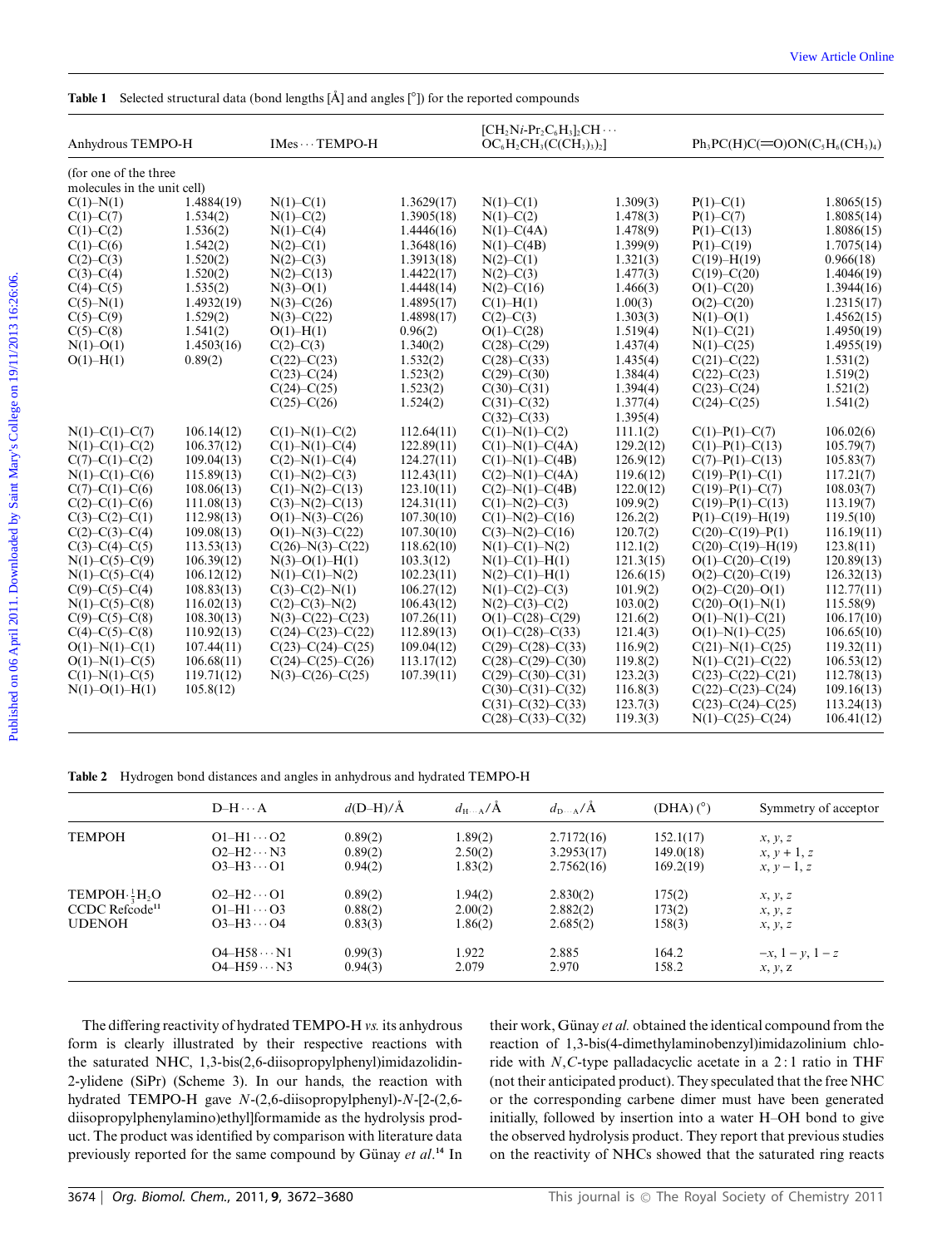instantly with water to give formamide derivatives, and that the hydrolysis necessitates the study of NHC complex formation in anhydrous media. In our case, the water present in hydrated TEMPO-H must be the source of the water necessary for hydrolysis to occur. In contrast, the reaction with anhydrous TEMPO-H gives a single product (*vide infra*). We anticipate that the reaction of hydrated TEMPO-H with IMes should also result in the hydrolysis of the NHC rather than a reaction with the TEMPO-H substrate, based on the results recently reported by Hollóczki *et al*.<sup>15</sup> The increased stability during preparation, the improved chances of isolating tractable products from reaction, and the possibility of differing chemistry make anhydrous TEMPO-H a reagent worthy of further investigation.

The reaction of 1,3-bis(2,4,6-trimethylphenyl)imidazol-2 ylidene (IMes), an unsaturated NHC, with anhydrous TEMPO-H in hexanes resulted in the formation of a clear solution (Scheme 3). Filtration and crystallisation by slow evaporation of solvent resulted in the isolation of clear, light yellow crystals.



**Scheme 3** Reaction of TEMPO-H with an *unsaturated* NHC.

NMR solution studies of the crystalline product in  $C_6D_6$ revealed signals for a 1:1 complex of TEMPO-H and IMes. Diagnostic peaks were observed at 210.9 ppm in the  $^{13}C(^{1}H)$  NMR spectrum, consistent with the presence of the NHC carbeneic carbon centre, and a TEMPO-H O*H* resonance occurs at 8.38 ppm, very close to the resonance observed for free TEMPO-H (8.36 ppm) in the same solvent. The analytical data, as well as the elemental analysis, were in accord with a 1 : 1 complex of **1** with the NHC. We note that in  $C_6D_6$  a reaction slowly occurs and we are unsure of the product.

In an attempt to resolve the connectivity of the components, a single crystal X-ray structural determination was performed, the results of which are shown in Fig. 3. The most distinctive feature of the crystal structure is the O–H $\cdots$ C hydrogen bond that links the TEMPO-H molecule to the IMes ring. Hydrogen atom H1 was refined isotropically and found to still be covalently bonded to O1 of TEMPO with a slightly elongated O1–H1 bond length of 0.96(2) Å. The hydrogen bond is characterized by a  $H1 \cdots C1$ distance of 1.91(2) Å, an O1  $\cdots$  C1 distance of 2.854(2) Å and an O1–H1 $\cdots$ C1 angle of 170(2)°.

There are only two related structures, with similar O–  $H \cdots C$  (IMes) hydrogen bonds reported in the literature, an IMes · · · methanol complex reported by Movassaghi and Schmidt<sup>16</sup> in 2005, and an IMes · · · triphenylmethanol complex reported by the same group in 2008.**<sup>17</sup>** The length of the hydrogen bond  $O \cdots C$  interaction in the current complex, 2.854(2) Å, is very close to that found in the triphenylmethanol adduct,  $2.856(3)$  Å, and slightly longer than that in the methanol complex,  $2.832(2)$  Å. In the TEMPO-H  $\cdots$  IMes complex, the oxygen (O1) and hydrogen (H1) atoms sit 0.597(3) and 0.28(2)  $\AA$ , respectively, from the plane defined by the five atoms of the imidazolylidene ring, allowing the formation of quite a linear hydrogen bond, 170(2)*◦*. Again,



**Fig. 3** Crystal structure (50% probability ellipsoids) of the IMes  $\cdots$  TEMPO-H adduct [CHNC<sub>6</sub>H<sub>2</sub>(CH<sub>3</sub>)<sub>3</sub>]<sub>2</sub>C  $\cdots$  HO(NC<sub>5</sub>H<sub>6</sub>(CH<sub>3</sub>)<sub>4</sub>), showing the  $[C \cdots H-O]$  hydrogen bond. The symmetry used to generate the IMes molecule is  $-x + \frac{1}{2}$ ,  $y - \frac{1}{2}$ ,  $-z + \frac{1}{2}$ .

this is midway between the angles reported for the methanol and triphenylmethanol complexes, 174 and 166*◦*, respectively.

Movassaghi and Schmidt**<sup>16</sup>** discuss the N–C–N angle within the imidazolium ring as being indicative of the degree of proton transfer (*i.e.* the strength of the hydrogen bond). Hydrogen bond formation is expected to relax the N–C–N bond angle of the carbene toward that found in an imidazolium ion. The N–C–N bond angle of the TEMPO-H · · · IMes complex is 102.23(11)<sup>*∘*</sup>, which is closer to the observed angle in the free carbene (101.4*◦*) **18** than that in imidazolium chloride (108.6*◦*).**<sup>19</sup>** The angle observed here is midway between that found in the methanol complex (102.53(16)*◦*) and that found in the triphenylmethanol complex  $(101.9(2)°)$ .

*Ab initio* calculations were carried out to investigate the intermolecular hydrogen bonding and electronic structure of the complex formed when *N*,*N*<sup> $\prime$ </sup>-dimethylimidazol-2-ylidene ("NHC") reacts with the TEMPO radical (see the Experimental section for calculation details). *N*,*N*¢-Dimethylimidazol-2-ylidene exists as a  $C_{2v}$  symmetric structure while the free TEMPO radical exists in a  $C_s$  symmetric chair conformation. The calculated value for the reaction TEMPO +  $\frac{1}{2}$  H<sub>2</sub>  $\rightarrow$  TEMPO-H is exothermic (52 kJ mol-<sup>1</sup> ). TEMPO-H exists in one of two possible chair conformations, with the abstracted hydrogen in either a synclinal or an anticlinal arrangement with respect to both N–C bonds. The anticlinal arrangement is  $15 \text{ kJ}$  mol<sup>-1</sup> more stable than the synclinal arrangement; the boat conformation is not stable with respect to the other conformations.

"NHC" interacts with TEMPO-H to form a complex that is 33 kJ mol<sup>-1</sup> more stable than the reactants, TEMPO-H and free "NHC". The N–C–N angle in free "NHC" relaxes a small amount and goes to 103.0*◦* upon complexation. The O–H bond distance increases from 0.970 Å in TEMPO-H to 1.001 Å in the complex. The vibrational frequencies (B3LYP/6-31+G\*, unscaled) of the modes predominantly involving the hydrogen (O–H) undergo significant changes upon complexation. The stretching frequency drops from 3746 to 3146 cm-<sup>1</sup> . The NOH bending mode increases from 1341 to 1556  $cm^{-1}$  and the torsion about the N–O bond increases from 373 to 903 cm-<sup>1</sup> . These trends are all consistent with a hydrogen bonding interaction between the carbene lone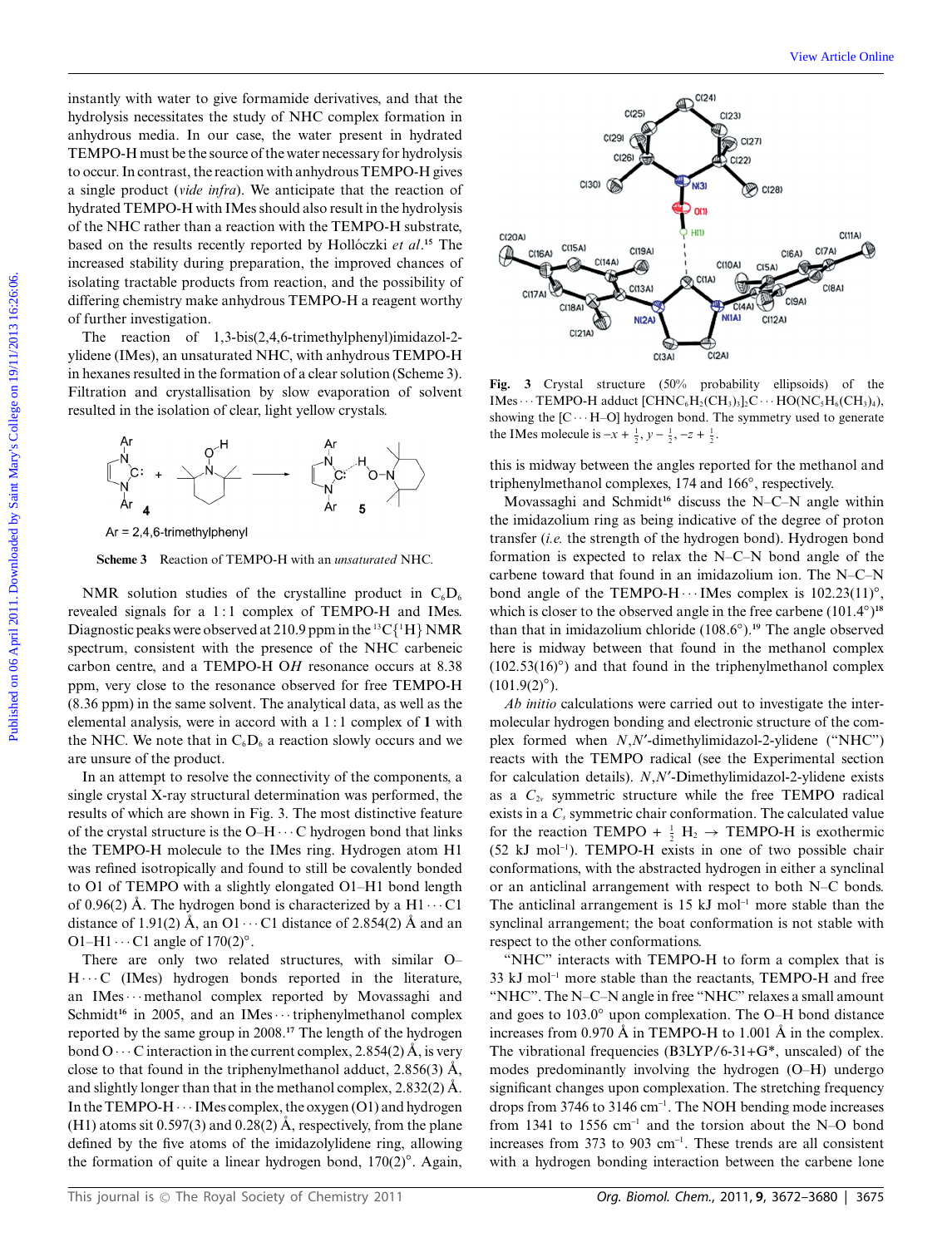pair and the acidic hydrogen of TEMPO-H, as also observed in the X-ray crystal structure.

The reaction of anhydrous TEMPO-H with the saturated NHC 1,3-bis(2,6-diisopropylphenyl)imidazolidin-2-ylidene**<sup>20</sup>** in hexanes resulted in the formation of a single product, as indicated by the spectroscopic data (Scheme 4). The <sup>1</sup> H NMR exhibited a singlet at 9.17 ppm, integrating for one hydrogen, and the OH resonance for TEMPO-H was no longer observed. In the 13C NMR spectrum, the resonance for the carbeneic NHC carbon was no longer evident but a signal (163 ppm) corresponding to a new CH fragment, diagnostic of an imidazolidinium cation, was present. Although no crystalline product was ever isolated, even after multiple attempts, we believe the product to be the saturated  $SIPr \cdots TEMPO-H$ adduct  $[\text{CH}_2\text{Ni-Pr}_2\text{C}_6\text{H}_3]_2\text{CH}\cdots\text{O}(\text{NC}_5\text{H}_6(\text{CH}_3)_4).$ 



**Scheme 4** Reaction of TEMPO-H with a *saturated* NHC.

To help confirm the nature of the product formed in the above reaction, we deliberately protonated the saturated NHC 1,3 bis(2,6-diisopropyl-phenyl)imidazolidin-2-ylidene with 2,6-di-*t*butyl-phenyl-4-methylphenol (BHT)**<sup>20</sup>** and confirmed its structure by X-ray crystallography. The successful solution and refinement of the structure showed that an ionic product had been formed between the two constituents, without solvation and with only one unique cation and anion in the asymmetric unit. The orthorhombic space group  $P2_12_12_1$  (#19) proved most suitable for refinement. Although the data was collected at 100 K, the structure was found to be highly disordered. It contains a strong  $C-H \cdots O$ hydrogen bond that holds the cation and anion together, as shown in Fig. 4. The C1–H1  $\cdots$  O1 (O1 symmetry  $-x + 1$ ,  $y - \frac{1}{2}$ ,  $-z + \frac{1}{2}$ ) hydrogen bond is characterized by a C–H bond length of 1.00(3) Å, an H  $\cdots$  O distance of 1.89(3) Å, a C  $\cdots$  O distance of 2.886(3) Å and an almost linear C–H $\cdots$ O angle of 175(2)°.

The cation maintains a saturated C2–C3 bond with a bond length of  $1.519(4)$  Å and two hydrogen atoms clearly visible on each carbon centre in the Fourier difference map. This is in keeping with the structural details reported by Giffin *et al.***<sup>21</sup>** for 1,3-bis(2,6-diisopropylphenyl)imidazolidin-2-ylidene. The unprotonated starting material crystallizes in the monoclinic space group  $P2<sub>1</sub>/c$  and this structure is also somewhat disordered. In the neutral saturated compound, the C2–C3 bond length is a comparable  $1.514(3)$  Å. Protonation at C1 has definite consequences for the structural parameters of the ring. In the neutral complex, the C1–N bond lengths are 1.346(2)  $\AA$  (to N1) and 1.347(2) Å (to N2), and the N1–C1–N2 angle is  $104.98(11)°$ . Protonation results in a shortening of the C1–N bonds, 1.309(3) Å to N1 and 1.321(3) Å to N2, with a concurrent increase in the N1–C1–N2 angle to 112.1(2)*◦*. The ring in the protonated cation remains quite planar; using the five ring atoms to define a plane, the mean deviation from this plane is only  $0.060 \text{ Å}$ , with C3 lying farthest out of the plane at  $-0.080(2)$  Å.

A structure closely related to the current one was reported by Cowan *et al.* in 2002.**<sup>22</sup>** The unsaturated NHC 1,3-



**Fig. 4** Crystal structure (50% probability ellipsoids) of the saturated NHC  $\cdots$  phenol adduct  $[CH_2Ni\text{-}Pr_2C_6H_3]_2CH\cdots$  OC<sub>6</sub>H<sub>2</sub>CH<sub>3</sub>(C(CH<sub>3</sub>)<sub>3</sub>)<sub>2</sub>, showing the  $[O \cdots H-C]$  hydrogen bond. Hydrogen atoms (except for H1) and the minor component of all the disordered portions of the molecule have been removed for clarity. The symmetry used to generate the BHT molecule is  $1 - x$ ,  $-\frac{1}{2} + y$ ,  $\frac{1}{2} - z$ .

dimesitylimidazol-2-ylidene was also found to react with 2,6-di*t*-butyl-4-methylphenol to give a protonated salt with unusually short  $C-H \cdots O$  hydrogen bonds. In the structure, ion pairs are associated through strong C–H $\cdots$ O interactions: C1–H1 $\cdots$ O1:  $D = 2.801(4)$  Å,  $d = 1.87(3)$  Å,  $\theta = 175(2)$ °; C4–H4 $\cdots$ O2:  $D =$ 2.842(4)  $\AA$ ,  $d = 1.88(3) \AA$ ,  $\theta = 169(2)^\circ$ . The authors report that these interactions are significantly shorter than any previously reported hydrogen bonds between CH donors and O acceptors. The C–  $H \cdots$ O hydrogen bond in the current complex is slightly weaker than these, judging from the distances, but is equally linear. Even in the disordered structure, it likely offers a significant contribution to the stability of the crystal.

A comparison of the solution and solid state structures is informative, and infrared studies on the materials reported above are useful. TEMPO-H exhibits two strong infrared resonances at 3411 and 3448 cm-<sup>1</sup> . These bands disappear in all the reactions with the carbenes. The reaction product formed from TEMPO-H and IMes is soluble in hexanes, and in  $C_6D_6$  solution evidence of a hydrogen bonded complex is suggested by the observation of O–*H* and N–*C*–N signals in the <sup>1</sup> H and 13C NMR spectra, respectively. The reaction product formed between TEMPO-H and SIPr is also soluble in hexanes. Evidence of proton transfer is observed in solution, where C–*H* and N–*C*(H)–N signals are observed in the <sup>1</sup>H and <sup>13</sup>C NMR ( $C_6D_6$ ) spectra, respectively. We were unable to crystallize this product but solid samples exhibit a stretch in the infrared spectrum at 3378 cm<sup>-1</sup>, which is suggestive of a hydrogen bonded complex. Lastly, the product formed from the reaction of BHT and SIPr is soluble in hexanes, and in  $C_6D_6$  solution evidence of the formation of a discrete salt is observed. The anticipated C– *H* and N–*C*(H)–N signals are detected in the <sup>1</sup>H and <sup>13</sup>C NMR spectra, respectively. In addition, an O–H stretch was not observed in the infrared spectrum.

The difference in the reactivity of TEMPO-H with IMes *vs.* SiPr is dramatic. In the former case, a neutral  $(O-H \cdots C)$ hydrogen bonded) adduct is formed, while in the latter case, proton transfer occurs and an ionic product is recovered. It is difficult to deconvolute the various contributions that give rise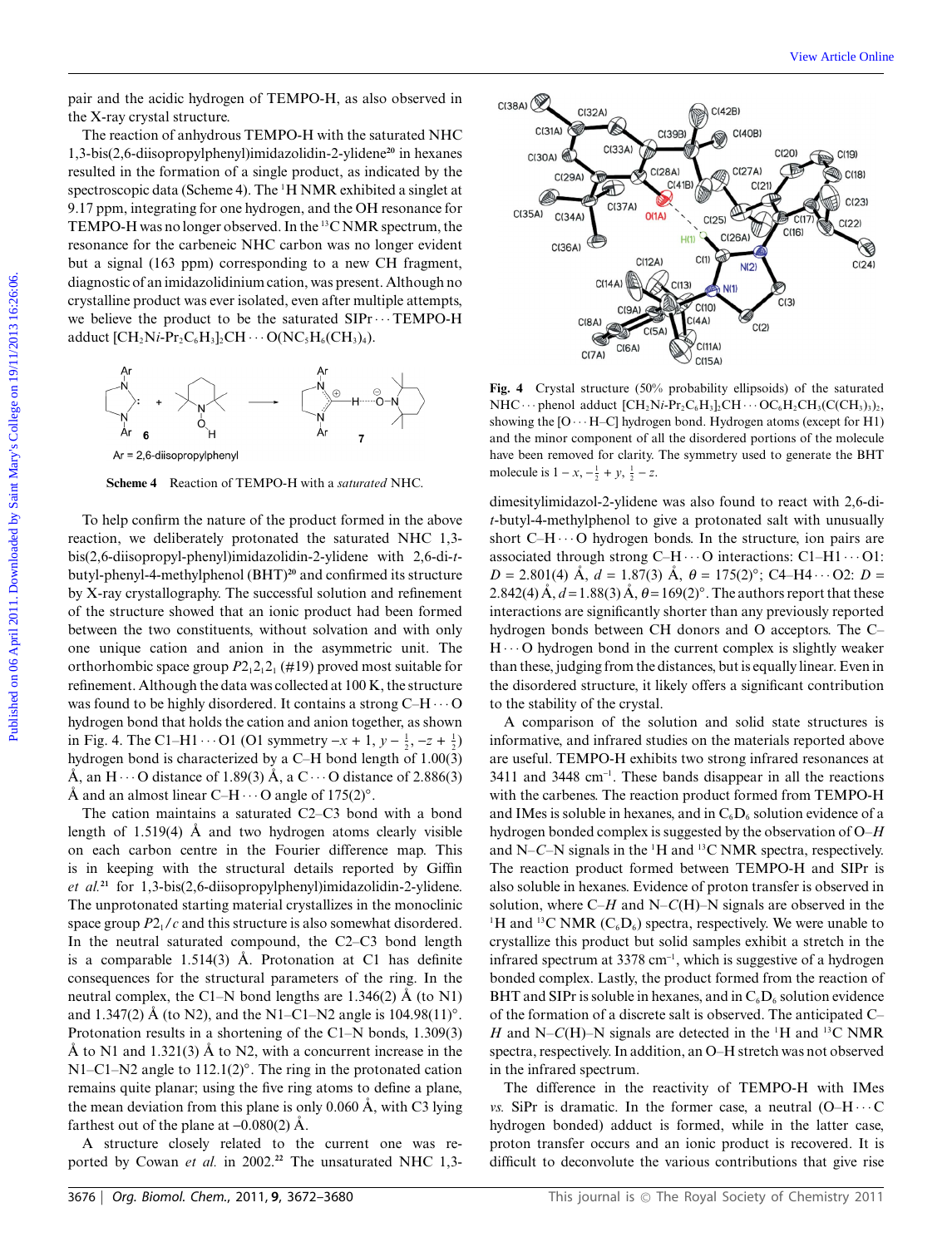to such differing reactivity. It is likely that steric factors, and  $\pi$ acceptor effects and  $\sigma$ -donor abilities of the carbenes, all combine to produce the results observed experimentally.

To investigate the reactivity of *N*-heterocyclic carbenes with TEMPO, one equivalent of TEMPO was allowed to react with 1,3 bis(2,6-diisopropylphenyl)imidazolidin-2-ylidene. No evidence of a reaction was observed in the <sup>1</sup>H NMR or infrared spectra of the solids isolated. It has recently been established that much more reactive transient radicals are required for reactions with NHCs such as IMes.**<sup>23</sup>** Likewise, reaction mixtures of IMes and TEMPO in hexane solutions under a pressure of  $5$  atm of  $H_2$  did not result in any reaction, as monitored by infrared spectroscopy.



**Scheme 5** Reaction of Ph<sub>3</sub>PCCO with TEMPO-H.

Lastly, we have examined the reactivity of TEMPO-H with (triphenylphosphoranylidene)ketene (**8**), a molecule that can be viewed as a low-valent carbon source.**24,25** The *C*-centre in this molecule can potentially hydrogen bond,**<sup>26</sup>** and we were unsure of how it would react with TEMPO-H. The treatment of **8** in anhydrous  $CH_2Cl_2$  with one equivalent of **1** (Scheme 5) resulted in the formation of a clear solution. 31P NMR studies on the reaction mixture indicated the formation of a single species (19 ppm). After the solvent was removed, a light pink-coloured solid was obtained.  $1H NMR$  studies in CDCl<sub>3</sub> solutions indicated the presence of both a Ph<sub>3</sub>P fragment as well as the TEMPO moiety. The solid had a sharp melting point and its elemental analysis was consistent with a 1 : 1 addition product between TEMPO-H and **8**. Notable from the IR data was a strong peak at  $1644 \text{ cm}^{-1}$ , consistent with a  $C = 0$  moiety in the product. An X-ray structural determination was performed on the crystals, the results of which are shown in Fig. 5.

 $C(24)$  $C(23)$  $C(29)$  $C(28)$  $C(27)$  $C(22)$  $C(21)$  $O(1)$  $N(1)$ Ø)  $C(20)$  $C(26)$  $(1)$  $H(19)$  $\overline{C(19)}$  $C(2)$  $C(3)$  $C(8)$  $C(1)$ C(9)  $C(7)$  $C(13)$  $C(4)$  $C(18)$  $C(10)$ 60  $C(12)$ \$  $C(6)$  $C(5)$  $C(14)$  $C(17)$  $C(11)$  $C(15)$  $C(16)$ 

**Fig. 5** Crystal structure (50% probability ellipsoids) of the TEMPO– $C(=O)C(H)P(Ph)$ <sub>3</sub> molecule.

The molecule can be thought of in two parts, the TEMPO and PCCO regions, joined by a  $O_{TEMPO} - C_{PCCO}$  bond. The geometry of the TEMPO fragment can be compared to the structures of anhydrous TEMPO-H (this work), hydrated TEMPO-H (Mader *et al.***<sup>10</sup>**) and the free TEMPO radical (Yonekuta *et al.***<sup>13</sup>**). The TEMPO fragment of this molecule has a geometry similar to those of TEMPO-H and hydrated TEMPO-H, and is quite different from that of the TEMPO radical. In particular, the N–O bond length of 1.4562(15)  $\AA$  is similar to those reported in TEMPO-H (1.459(2)  $\AA$  average, this work) and in hydrated TEMPO-H (1.456(6) average).**<sup>10</sup>** However, it is quite different from that in TEMPO  $(1.284(8)$   $\AA)$ ,<sup>13</sup> since the latter bond is shortened by a significant  $\pi$  contribution. This is also reflected in the C–N– C (119.32(11)*◦*) and C–N–O (106.65(10) and 106.17(10)*◦*) bond angles in the molecule, which are similar to those in TEMPO-H and hydrated TEMPO-H, but which are again quite different from those in the TEMPO radical<sup>13</sup> (C–N–C (123.7(6)<sup>°</sup>) and C–N–O (114.9(6) and 116.8(5)*◦*), where the bond angles are affected by the  $\pi$  contribution in the NO bond. Fo such differing resulting that is the by that seric factors, and  $\pi$ — The molecule can be bought of in two parts of ELMO care and the college of the CDMO measure on the compared to the CDMO measure on the compared to t

The TEMPO part of the molecule is joined to the PCCO part by an O–C bond that is 1.3944(16)  $\AA$ , slightly shorter than a typical C–O single bond  $(1.43 \text{ Å})$ .<sup>27</sup> The slightly decreased bond length undoubtedly occurs because of the interaction with the PCCO fragment of the molecule. There are a number of related PCCO-type complexes reported in the literature, for example Ph<sub>3</sub>PCHCOPh<sup>28</sup> and Ph<sub>3</sub>PC(COMe)(COPh).<sup>29</sup> In these complexes, the authors describe the PCCO unit as being best thought of as a combination of three resonance contributors, the ylene (P=C), the ylide (P<sup>+</sup>-C<sup>-</sup>) and the enolate (charge separation on  $P^+$  and  $O^-$ ). The geometries of the complexes they report are echoed in the PCCO portion of the current molecule.

The geometry around the central P1 atom is nearly tetrahedral. The P1–C19 bond, with a length of 1.7075(14)  $\AA$ , is shorter than the other P–C<sub>phenyl</sub> bonds (average 1.8079(15) Å) in the molecule, which suggests it possesses partial double bond character. The C20–O2 bond is longer (1.2315(17) Å) than an average C=O bond length  $(1.210 \text{ Å})$ ,<sup>27</sup> while the C19–C20 bond  $(1.4046(19) \text{ Å})$ is also longer than a typical  $C = C$  bond  $(1.331 \text{ Å})$ .<sup>27</sup> These bond lengths support the idea of resonance delocalization occurring in the molecule. Atoms C19 and C20 have distorted trigonal planar geometries (P1–C19–C20 = 116.19(11)*◦*, C19–C20–O1 = 120.89(13)*◦* and C19–C20–O2 = 126.32(13)*◦*), suggesting an sp2 type hybridization for these carbon atoms, in keeping with the resonance delocalized model.

H(19), the hydrogen atom in the central portion of the PCCO fragment, was refined isotropically to give a C19–H19 bond length of  $0.966(18)$  Å. It did not participate in any hydrogen bonding-type interactions and, in fact, no hydrogen bonds, stacking interactions or other intermolecular interactions of any importance were noted.

The atoms in the central region of the molecule, including P1, C19, C20, O2, O1 and N1, can be used to define a plane. The mean deviation of these atoms from the plane is only  $0.0611$  Å and the largest deviation from the plane is  $-0.1046$  Å for C19 (H19 lies  $-0.1285$  Å from the defined plane). As suggested by Kalyanasundari *et al.*, **<sup>28</sup>** this planarity also supports the resonance delocalization model. It is reflected again in the torsion angles for this region of the molecule, P1–C19–C20–O1 =  $175.35(10)°$ , P1–C19–C20–O2 = -6.3(2)*◦*, C19–C20–O1–N1 = -10.72(18)*◦* and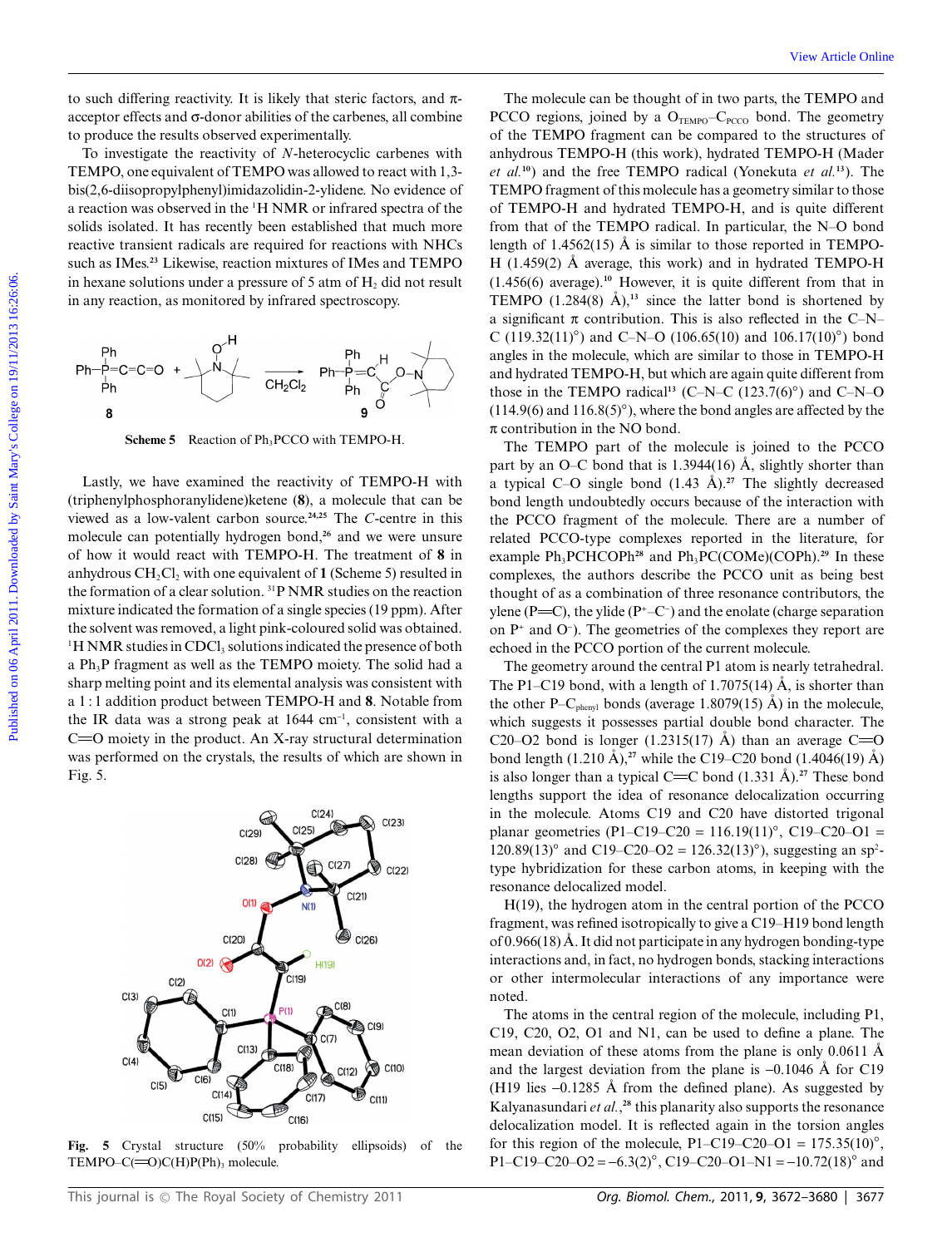O2–C20–O1–N1 = 170.70(11)*◦*, all values similar to those reported by Spencer *et al.***<sup>29</sup>** and Kalyanasundari *et al*. **28**

The non-bonded distance between P1 and O2 is  $2.94 \text{ Å}$ , significantly less than the sum of the van der Waals radii for phosphorus and oxygen  $(3.3 \text{ Å})$ .<sup>30</sup> As described by both Spencer *et al.***<sup>29</sup>** and Kalyanasundari *et al.*, **<sup>26</sup>** this suggests that there is a strong intramolecular interaction between the  $P^+$  and  $O^-$  charge centres of the enolate resonance contributor, which in turn leads to the molecule adopting a *cis* orientation.

# **Conclusions**

In summary, we have reported a reliable preparation for anhydrous TEMPO-H and fully characterized this product. We have demonstrated the utility of anhydrous TEMPO-H *vs.* the hydrated form, both in terms of greater stability during synthesis and differing reactivity patterns. We have described the reactions of TEMPO-H with a number of low-valent *C*-containing materials. Anhydrous TEMPO-H is much more stable than its hydrated form, and reacts in a variety of modes with low-valent carbon sites.

#### **Experimental**

## **General experimental**

An argon atmosphere double manifold vacuum line and argon atmosphere dry box (mBraun Unilab) were used for the manipulation of air- and moisture-sensitive compounds. Ultra-high purity argon gas was used in all cases. Anhydrous solvents were available directly using an mBraun MB-SPS solvent purification system. All melting points were determined using a Barnstead Mel-Temp apparatus. NMR spectra were obtained using Bruker Avance 500 MHz and/or AC-250 spectrometers. IR spectra were obtained using a Bruker Vertex 70 infrared spectrometer as either potassium bromide pellets or as dichloromethane solutions between potassium bromide plates. Elemental analyses were performed using a Perkin-Elmer CHN analyzer.

NMR spectra were obtained at the Nuclear Magnetic Resonance Research Resource (NMR-3), Dalhousie University, Halifax, Canada. <sup>1</sup>H and <sup>13</sup>C spectral shifts are reported in relation to either known residual solvent peaks or TMS, when available. 31P spectral shifts were taken without internal calibration.

#### **Synthetic methods**

## **Preparation of anhydrous 1-hydroxy-2,2,6,6-tetramethyl-piperidine (TEMPO-H) in two steps**

**Preparation of sodium 2,2,6,6-tetramethyl-piperidine-1-oxide.** In a 300 mL sealable Schlenk-type reaction vessel, 0.46 g (20 mmol) of Na metal was heated until molten. Through slow rotation of the vessel as the metal cooled, a sodium mirror was deposited on the flask wall and allowed to harden *via* slow cooling to ambient temperature. 3.12 g (20 mmol) of commercially available 2,2,6,6-tetramethyl-piperidine-1-oxyl (TEMPO) and 100 mL of dry hexanes were added and the mixture brought to reflux at 70 *◦*C for 12 h. The solution underwent an observable change overnight from the characteristic deep red of TEMPO to a brown solution with a light precipitate. After reduction of the solvent by 50%,

the suspension was filtered and the remaining volatiles removed under reduced pressure, yielding a light grey powder. Yield: 2.91 g  $(83.3\%)$ .

Preparation of anhydrous 1-hydroxy-2,2,6,6-tetramethyl**piperidine (TEMPO-H).** In a 500 mL Schlenk flask 2.91 g (0.0163 mol) of sodium 2,2,6,6-tetramethyl-piperidine-1-oxide was added to a suspension of 2.18 g (0.0163 mol) of triethylamine hydrochloride in 100 mL of dry  $Et_2O$ . The reaction was allowed to proceed for 12 h, at which point the solution was filtered through a vacuum frit with a Celite® bed to remove excess reagents and any sodium salts produced. Removal of the  $Et<sub>2</sub>O$  and triethylamine *in vacuo* yielded pure anhydrous 1-hydroxy-2,2,6,6-tetramethylpiperidine (TEMPO-H). Single crystals were grown at -35 *◦*C by sublimation of the material onto the side of a sealed vial. Yield: 1.39 g (54%). mp 35–36 *◦*C. <sup>1</sup> H NMR (250 MHz, C6D6) *d*: 8.36 (s, 1 H, NO*H*), 2.35 (br m, 18 H,  ${}^{3}J_{\text{H-H}} = 7$  Hz, C*H*<sub>3</sub>, C*H*<sub>2</sub>). <sup>13</sup>C{<sup>1</sup>H} NMR (250 MHz, C<sub>6</sub>D<sub>6</sub>) δ: 128.7, 128.3, 127.9, 59.1, 39.9, 26.6, 17.6. IR (KBr, cm<sup>-1</sup>) μ: 3478 (m), 3411 (m), 2972 (s), 2934 (s), 1468 (m), 1421 (w), 1380 (m), 1360 (m), 1293 (m), 1262 (m), 1240 (w), 1207 (w), 1183 (m), 1135 (m), 1045 (m), 997 (w), 957 (m), 872 (w), 783 (m), 684 (m), 582 (m), 506 (m). Anal. calc. for  $C_9H_{19}NO$ : C, 68.74; H, 12.18; N, 8.91. Found: C, 68.45; H, 12.40; N, 9.08%. O2-C20-O1-N1 -170 70(11)', all values similar to those reported the surpension was filtered and the emaining volume by Spencer or  $\alpha$ " and by Spencer or  $\alpha$ " and O2 is 234 Å. (and arrivalent protours, yielding a light g

## **Synthesis of**  $[CHNC_6H_2(CH_3)_3]_2C \cdots HO(NC_5H_6(CH_3)_4)$

To a solution of 100.0 mg (0.33 mmol) of 1,3-bis(2,4,6 trimethylphenyl)imidazol-2-ylidene in hexanes, 51.9 mg (0.33 mmol) of anhydrous 1-hydroxy-2,2,6,6-tetramethylpiperidine was added. Filtration through a Celite® plug followed by slow evaporation of the remaining solvent yielded X-ray quality crystals. Yield: 82 mg (0.177 mmol, 54%). mp 86–89 *◦*C. <sup>1</sup>H NMR (250 MHz, C<sub>6</sub>D<sub>6</sub>) δ: 8.38 (br s, 1 H, NO*H*), 7.75 (s, 2 H, Ar-*H*), 7.34 (s, 2 H, Ar-*H*), 5.33 (s, 2 H, NC*H*), 3.10 (s, 18 H, Ar–C*H*3), 2.32 (br s, 6 H, C*H*2), 1.98 (br s, 12 H, CC*H*3). <sup>13</sup>C{<sup>1</sup>H} NMR (250 MHz, C<sub>6</sub>D<sub>6</sub>) δ: 210.9, 138.0, 137.1, 135.0, 128.7, 128.3, 127.9, 120.3, 57.5, 39.7, 26.0, 20.7, 19.6. IR (KBr, cm-<sup>1</sup> ) *m*: 3124 (m), 2988 (s), 2968 (s), 2920 (s), 2770 (m), 1642 (w), 1609 (w), 1542 (w), 1489 (s), 1444 (s), 1388 (s), 1350 (m), 1293 (w), 1251 (s), 1208 (w), 1181 (w), 1131 (m), 1084 (m), 1034 (m), 959 (m), 926 (m), 854 (s), 783 (w), 723 (m), 665 (w), 633 (w), 573 (w), 510 (w). Anal. calc. for  $C_{30}H_{43}N_{3}O$ , C, 78.05; H, 9.39; N, 9.10. Found C, 77.89; H, 9.45; N, 9.11%.

#### **Synthesis of**  $[CH_2Ni-Pr_2C_6H_3]_2CH \cdots O(NC_5H_6(CH_3)_4)$

To a solution of 100.0 mg (0.255 mmol) of 1,3-bis(2,6 diiso-propylphenyl)imidazolidin-2-ylidene in hexanes, 40.0 mg (0.255 mmol) of anhydrous 1-hydroxy-2,2,6,6-tetramethylpiperidine was added. No crystalline product was isolated after multiple attempts; the solid was characterized by spectroscopic methods. Yield: 122 mg (0.223 mmol, 87%). mp 112–115 *◦*C. <sup>1</sup> H NMR (250 MHz, C<sub>6</sub>D<sub>6</sub>) δ: 9.17 (s, 1 H, NC*H*), 8.10–7.89 (m, 6 H, Ar–H), 4.80 (t, 2 H,  ${}^{3}J_{\text{H-H}}$  = 7 Hz, NC*H*<sub>2</sub>), 4.57 (t, 2 H,  ${}^{3}J_{\text{H-H}}$  = 7 Hz, N'C'H<sub>2</sub>), 4.32 (sept, 1 H,  ${}^{3}J_{\text{H-H}} = 7$  Hz, CH(CH<sub>3</sub>)<sub>2</sub>), 4.13 (sept, 2 H, <sup>3</sup> $J_{\text{H-H}}$  = 7 Hz, C'H(CH<sub>3</sub>)<sub>2</sub>), 3.96 (sept, 1 H, <sup>3</sup> $J_{\text{H-H}}$  = 7 Hz,  $C''H(CH_3)_{2}$ , 2.19 (br m, 18 H,  $(CH_3)_2CCH_2CH_2CH_2C(H_3)_{2}$ , 2.00 (d, 12 H,  ${}^{3}J_{\text{H-H}}$  = 7 Hz, CHC*H*<sub>3</sub>), 1.89 (d, 12 H,  ${}^{3}J_{\text{H-H}}$  = 7 Hz, C'HCH<sub>3</sub>). <sup>13</sup>C{<sup>1</sup>H} NMR (250 MHz, C<sub>6</sub>D<sub>6</sub>) *δ*: 163.1, 147.6, 142.1, 136.0, 128.7, 127.3, 127.9, 124.2. 123.8, 123.5, 49.5, 48.7,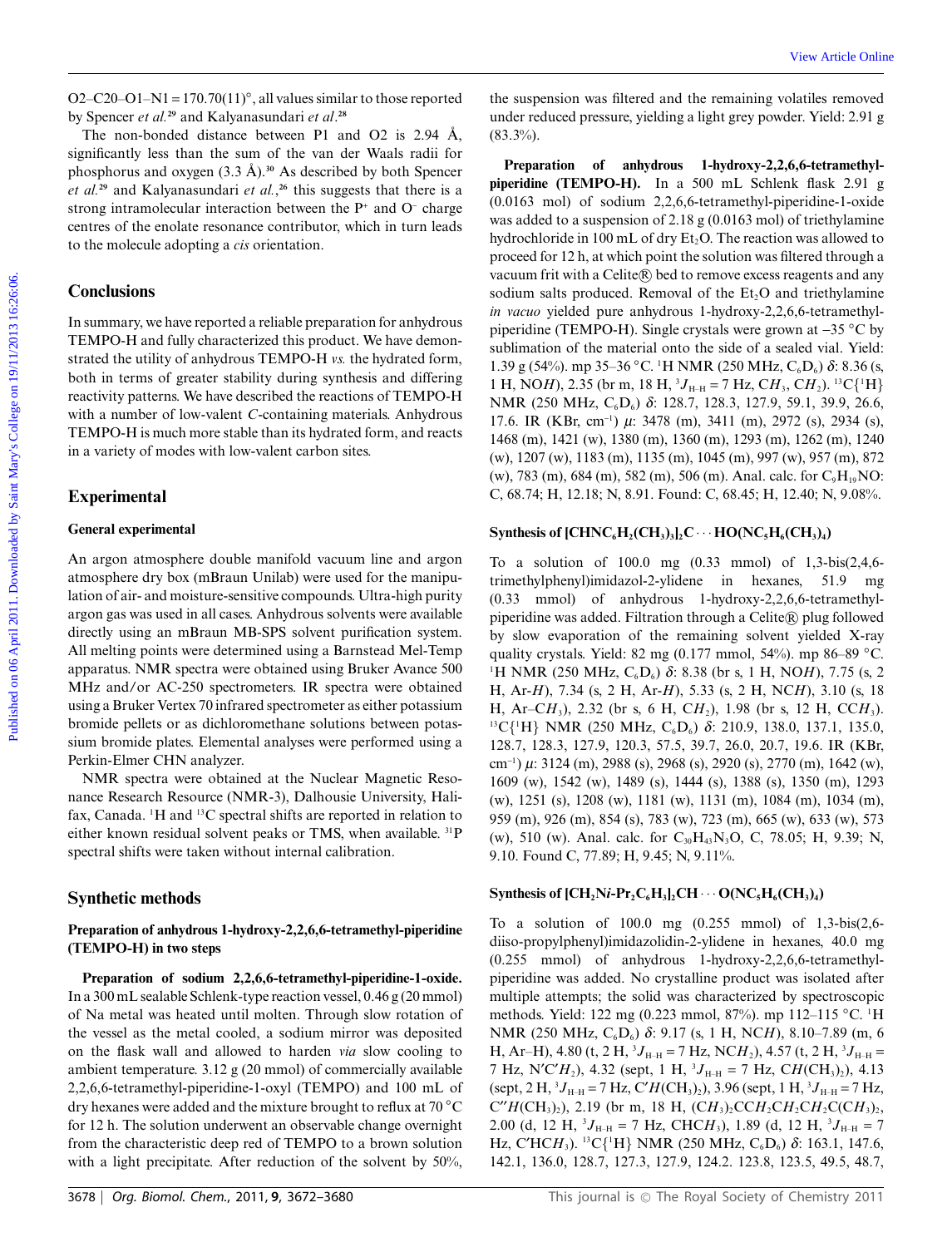28.1, 27.7, 25.0, 24.1, 23.1. IR (KBr, cm-<sup>1</sup> ) *m*: 3378 (w), 3068 (w), 2964 (s), 2930 (m), 2869 (m), 1660 (s), 1624 (m), 1463 (s), 1411 (m), 1384 (m), 1362 (m), 1301 (m), 1262 (m), 1236 (m), 1191 (m), 1097 (w), 1055 (w), 993 (w), 868 (w), 845 (m), 756 (m), 578 (w), 510 (w). Anal. calc. for C<sub>36</sub>H<sub>57</sub>N<sub>3</sub>O, C, 78.92; H, 10.49; N, 7.67. Found, C, 78.15; H, 10.24; N, 7.29%.

#### **Synthesis of**  $[CH_2N \textit{i-Pr}_2C_6H_3]_2CH \cdots OC_6H_2CH_3(C(CH_3)_3)_2$

To a solution of 100.0 mg (0.26 mmol) of 1,3-bis(2,6 diisopropylphenyl)-imidazolidin-2-ylidene in hexanes, 57.3 mg (0.26 mmol) of butylated hydroxytoluene (BHT) was added. After filtration of the solution through a Celite $\circledR$  plug, slow evaporation of solvent yielded X-ray quality yellow crystals. Yield: 127 mg (0.208 mmol, 80%). mp 134–136 °C. <sup>1</sup>H NMR (250 MHz, C<sub>6</sub>D<sub>6</sub>) *d*: 9.17 (s, 1 H, NC*H*), 8.25–8.00 (m, 8 H, Ar-*H*), 4.81 (t, 2 H,  ${}^{3}J_{\text{H-H}}$  = 7 Hz, NC*H*<sub>2</sub>), 4.63 (t, 2 H,  ${}^{3}J_{\text{H-H}}$  = 7 Hz, N'C'*H*<sub>2</sub>), 4.23 (sept, 4 H, <sup>3</sup> J<sub>H–H</sub> = 7 Hz, C*H*(CH<sub>3</sub>)<sub>2</sub>), 3.19 (s, 3 H, Ar–C*H*<sub>3</sub>), 2.33 (s, 18 H, C(CH<sub>3</sub>)<sub>3</sub>), 1.89–2.30 (m, 24 H, CH(CH<sub>3</sub>)<sub>2</sub>). <sup>13</sup>C{<sup>1</sup>H} NMR (250 MHz, C6D6) *d*: 163.1, 151.7, 146.9, 135.6, 128.7, 128.3, 127.9, 125.4, 123.6, 53.3, 33.9, 30.1, 28.6, 25.0, 24.1, 23.3, 21.1. IR (KBr, cm-<sup>1</sup> ) *m*: 2961 (s), 2717 (w), 2617 (w), 2370 (w), 1658 (w), 1606 (m), 1583 (s), 1462 (s), 1421 (s), 1386 (m), 1311 (m), 1262 (m), 1192 (w), 1101 (w), 1051 (w), 1018 (w), 991 (w), 802 (m), 754 (m), 579 (w). Anal. calc. for  $C_{42}H_{62}N_2O$  C, 82.57; H, 10.23; N, 4.59. Found C, 81.98; H, 10.39; N, 4.23%. 28.1.27.7.25.0.24.1.23.1. IR (KBc, em<sup>2</sup>)  $\mu$  2.378 (v), 306 (v), The solution was stirred and slow evaporation of the solution (s) 2011. (132.01.1201.101. 102.101.1101.02.101.1101.02.101.1101.02.101.1101.12.2.2.1. NM (2

# **Synthesis of Ph<sub>3</sub>PC(H)C(=O)O(NC<sub>5</sub>H<sub>6</sub>(CH<sub>3</sub>)<sub>4</sub>)**

To a solution of 302 mg (1 mmol) (triphenylphosphoranylidene)ketene in anhydrous dichloromethane, 157 mg (1 mmol) of anhydrous 1-hydroxyl-2,2,6,6-tetramethyl-piperidine was added.

**Table 3** Crystallographic data for the reported compounds

The solution was stirred and slow evaporation of the solvent yielded light pink, X-ray quality crystals. Yield: 403 mg (0.87 mmol, 87%). mp. 163–166 °C. <sup>1</sup>H NMR (500 MHz, CD<sub>2</sub>Cl<sub>2</sub>) *d*: 7.68 (m, 6 H, Ar-*H*), 7.55 (m, 3 H, Ar-*H*), 7.47 (m, 6 H, Ar-*H*), 3.61 (br s, 1 H, C*H*), 1.58 (m, 5 H, C*H*2), 1.38 (m, 1 H, C*H*2), 1.24 (m, 12 H, CH<sub>3</sub>). <sup>13</sup>C-NMR (500 MHz, CD<sub>2</sub>Cl<sub>2</sub>) δ: 133.2, 131.9, 128.8, 128.0, 60.0, 40.0, 32.6, 20.6, 17.4. <sup>31</sup>P (500 MHz,  $CD_2Cl_2$ ) *d*: 19.4. IR (NaCl salt plate, cm-<sup>1</sup> ): *m*: 3027 (s), 2975 (s), 2924 (s), 2871 (s), 2102 (w), 1944 (w), 1860 (w), 1806 (w), 1644 (m), 1605 (s,  $C = 0$ ), 1494 (s), 1461 (m), 1439 (m), 1356 (m), 1333 (m), 1265 (s), 1183 (w), 1107 (m), 1085 (m), 1030 (w), 932 (w), 893 (s), 732 (s), 696 (s), 552 (w), 520 (w).

#### **Theoretical calculations**

Calculations were performed using Gaussian 03**<sup>31</sup>** and a stepping stone approach, in which the geometries at the levels HF/STO-3G, HF/3-21G, HF/6-31G\*, HF/6-31+G\* and B3LYP/6-31+G\* were sequentially optimized using default specifications. After each level, a frequency calculation was performed to verify the nature of the stationary point. *Z*-matrix coordinates constrained to the appropriate symmetry were used for efficiency, as any problems would manifest themselves by an imaginary mode orthogonal to the spanned *Z*-matrix space. The Hessian was also evaluated at the starting STO-3G geometry to aid convergence. Only the B3LYP/6-31+G\* results are reported.

#### **General data collection and refinement details**

A summary of crystallographic data for the studied compounds is shown in Table 3. Data was collected on a Bruker Smart diffractometer running APEX2**<sup>32</sup>** software, with Mo-Ka radiation

| Identification code                           | Anhydrous<br><b>TEMPO-H</b>    | Unsaturated IMes $\cdots$<br><b>TEMPO-H</b> | Saturated SIPr<br><b>BHT</b>   | $Ph_3PC(H)C(=O)ON-$<br>$(C_5H_6(CH_3)_4)$ |
|-----------------------------------------------|--------------------------------|---------------------------------------------|--------------------------------|-------------------------------------------|
| Empirical formula                             | $C_9$ $H_{19}NO$               | $C_{30}H_{43}N_{3}O$                        | $C_{42}H_{62}N_{2}O$           | $C_{29}H_{34}NO_2P$                       |
| Formula weight                                | 157.25                         | 461.67                                      | 610.94                         | 459.54                                    |
| T/K                                           | 100(2)                         | 100(2)                                      | 100(2)                         | 296(2)                                    |
| $Size/mm^3$                                   | $0.31 \times 0.29 \times 0.27$ | $0.23 \times 0.19 \times 0.18$              | $0.30 \times 0.21 \times 0.20$ | $0.40 \times 0.37 \times 0.22$            |
| Crystal system                                | Trigonal                       | Monoclinic                                  | Orthorhombic                   | Monoclinic                                |
| Space group                                   | $R_3^{\overline{3}}$           | $P2_1/n$                                    | $P2_12_12_1$                   | $P_{1}/n$                                 |
| $a/\AA$                                       | 18.7761(16)                    | 10.989(2)                                   | 10.2181(7)                     | 11.9030(13)                               |
| b/Å                                           | 18.7761(16)                    | 15.262(3)                                   | 19.3153(14)                    | 12.1631(13)                               |
| $c/\text{\AA}$                                | 43.329(4)                      | 16.648(4)                                   | 19.5555(14)                    | 18.100(2)                                 |
| $\alpha$ (°)                                  | 90                             | 90                                          | 90                             | 90                                        |
| $\beta$ (°)                                   | 90                             | 94.250(3)                                   | 90                             | 93.6420(10)                               |
| $\gamma$ (°)                                  | 120                            | 90                                          | 90                             | 90                                        |
| Volume/ $\AA^3$                               | 13229(2)                       | 2784.5(10)                                  | 3859.6(5)                      | 2615.1(5)                                 |
| Ζ                                             | 54                             | 4                                           | 4                              | 4                                         |
| Density (calculated)/ $Mg$ m <sup>-3</sup>    | 1.066                          | 1.101                                       | 1.051                          | 1.167                                     |
| Absorption coefficient/ $mm^{-1}$             | 0.068                          | 0.067                                       | 0.061                          | 0.130                                     |
| Reflections collected                         | 21413                          | 22240                                       | 42693                          | 20480                                     |
| Independent reflections                       | 5195                           | 6707                                        | 4462                           | 6326                                      |
| $R_{\rm int}$                                 | 0.0471                         | 0.0392                                      | 0.1297                         | 0.0492                                    |
| Max. and min. transmission                    | 0.7459 and 0.6486              | 0.7458 and 0.6662                           | 0.9877 and 0.9819              | 0.7457 and 0.6680                         |
| Data/restraints/parameters                    | 5195/0/322                     | 6707/0/311                                  | 4462/393/549                   | 6326/0/30                                 |
| Goodness-of-fit on F2                         | 1.096                          | 1.025                                       | 0.956                          | 1.020                                     |
| Final R indices $[I > 2\sigma(I)]$ R1         | 0.0420                         | 0.0475                                      | 0.0438                         | 0.0419                                    |
| Final R indices $[I > 2\sigma(I)]$ wR2        | 0.0861                         | 0.1140                                      | 0.0945                         | 0.1017                                    |
| $R$ indices (all data) $R1$                   | 0.0781                         | 0.0695                                      | 0.0675                         | 0.0591                                    |
| <i>R</i> indices (all data) $wR2$             | 0.0993                         | 0.1271                                      | 0.1026                         | 0.1133                                    |
| Largest differential peak and hole/e $A^{-3}$ | $0.200$ and $-0.199$           | $0.273$ and $-0.247$                        | $0.204$ and $-0.158$           | 0.448 and $-0.286$                        |